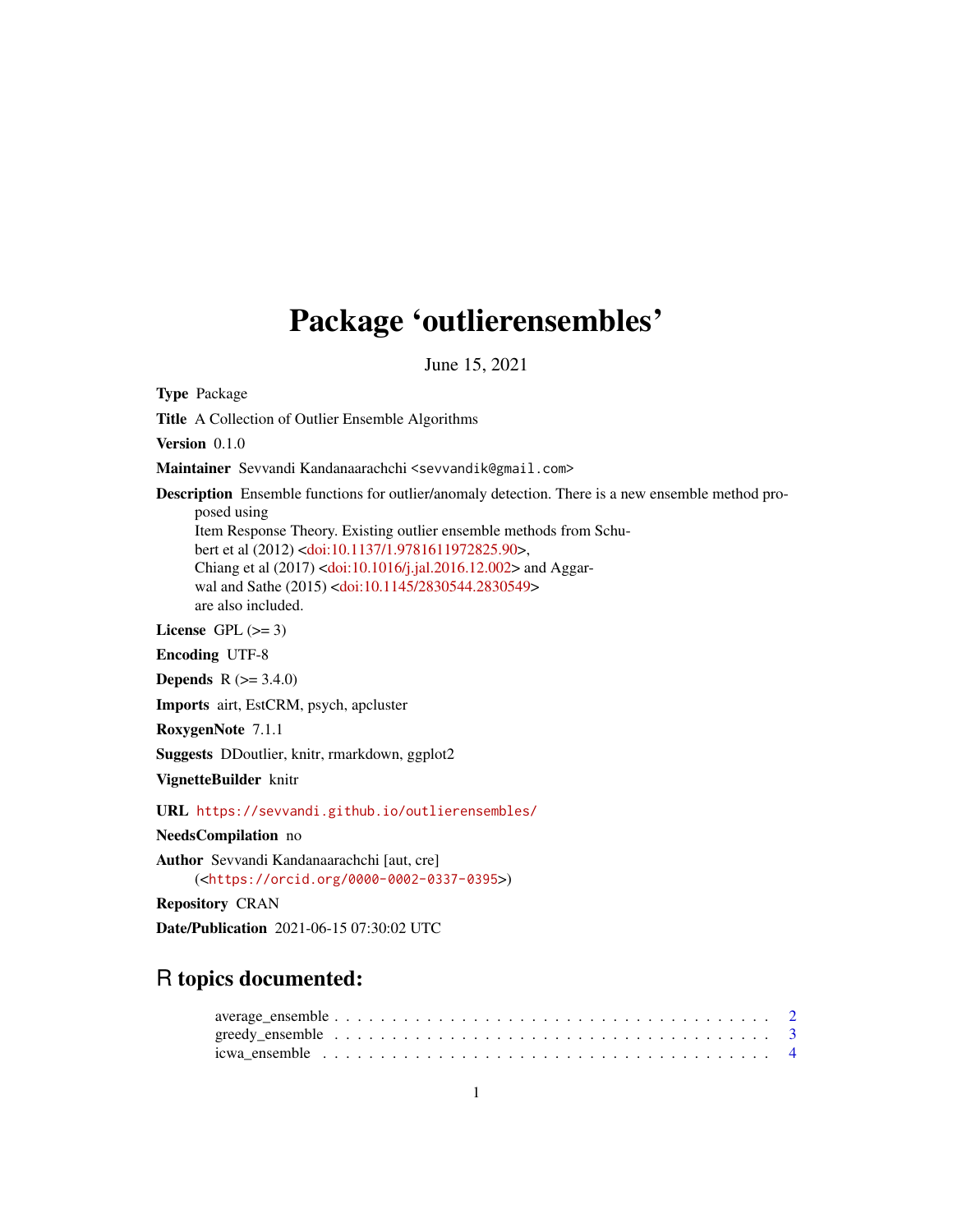<span id="page-1-0"></span>

| Index |                                                                                                           |  |
|-------|-----------------------------------------------------------------------------------------------------------|--|
|       |                                                                                                           |  |
|       | max ensemble $\ldots \ldots \ldots \ldots \ldots \ldots \ldots \ldots \ldots \ldots \ldots \ldots \ldots$ |  |
|       |                                                                                                           |  |

average\_ensemble *Uses the mean as the ensemble score*

#### Description

This function uses the mean as the ensemble score.

### Usage

```
average_ensemble(X)
```
#### Arguments

X The input data containing the outlier scores in a dataframe, matrix or tibble format. Rows contain observations and columns contain outlier detection methods.

# Value

The ensemble scores.

```
set.seed(123)
X \le - data.frame(x1 = rnorm(200), x2 = rnorm(200))
X[199, ] \leftarrow c(4, 4)X[200, ] \leq C(-3, 5)y1 <- DDoutlier::KNN_AGG(X)
y2 <- DDoutlier::LOF(X)
y3 <- DDoutlier::COF(X)
y4 <- DDoutlier::INFLO(X)
y5 <- DDoutlier::KDEOS(X)
y6 <- DDoutlier::LDF(X)
y7 <- DDoutlier::LDOF(X)
Y \le - cbind.data.frame(y1, y2, y3, y4, y5, y6, y7)
ens <- average_ensemble(Y)
ens
```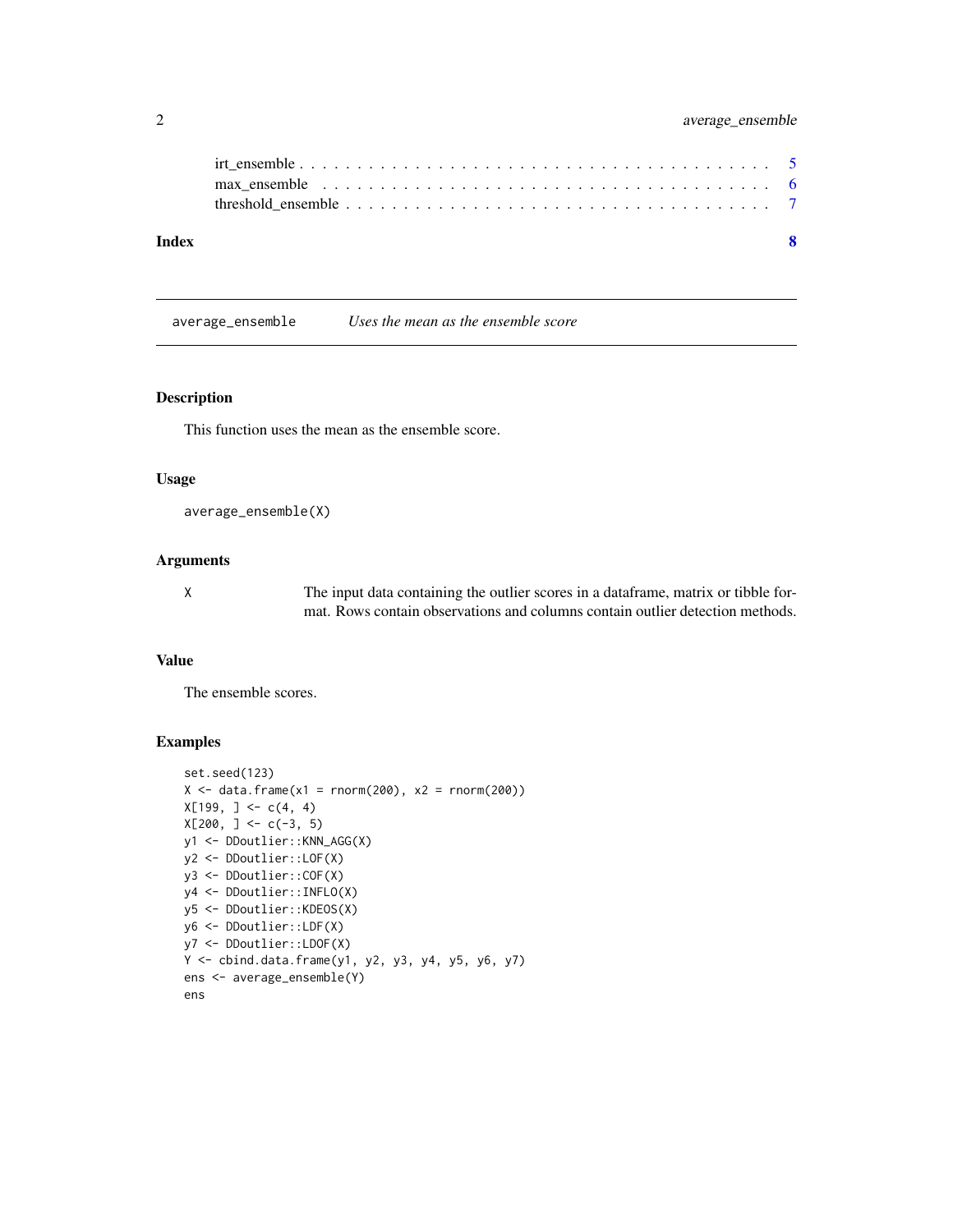<span id="page-2-0"></span>

# Description

This function computes an ensemble score using the greedy algorithm in the paper titled Evaluation of Outlier Rankings and Outlier Scores by Schubert et al (2012) <doi:10.1137/1.9781611972825.90>. The greedy ensemble is detailed in Section 4.3.

#### Usage

 $greedy\_ensemble(X, kk = 5)$ 

# Arguments

| X  | The input data containing the outlier scores in a data frame, matrix or tibble for- |
|----|-------------------------------------------------------------------------------------|
|    | mat. Rows contain observations and columns contain outlier detection methods.       |
| kk | The number of estimated outliers.                                                   |

# Value

A list with the components:

| scores  | The ensemble scores.                          |
|---------|-----------------------------------------------|
| methods | The methods that are chosen for the ensemble. |
| chosen  | The chosen subset of original anomaly scores. |

```
set.seed(123)
X \le - data.frame(x1 = rnorm(200), x2 = rnorm(200))
X[199, ] \leftarrow c(4, 4)X[200, ] \leftarrow c(-3, 5)y1 <- DDoutlier::KNN_AGG(X)
y2 <- DDoutlier::LOF(X)
y3 <- DDoutlier::COF(X)
y4 <- DDoutlier::INFLO(X)
y5 <- DDoutlier::KDEOS(X)
y6 <- DDoutlier::LDF(X)
y7 <- DDoutlier::LDOF(X)
Y <- cbind.data.frame(y1, y2, y3, y4, y5, y6, y7)
ens <- greedy_ensemble(Y, kk=5)
ens$scores
```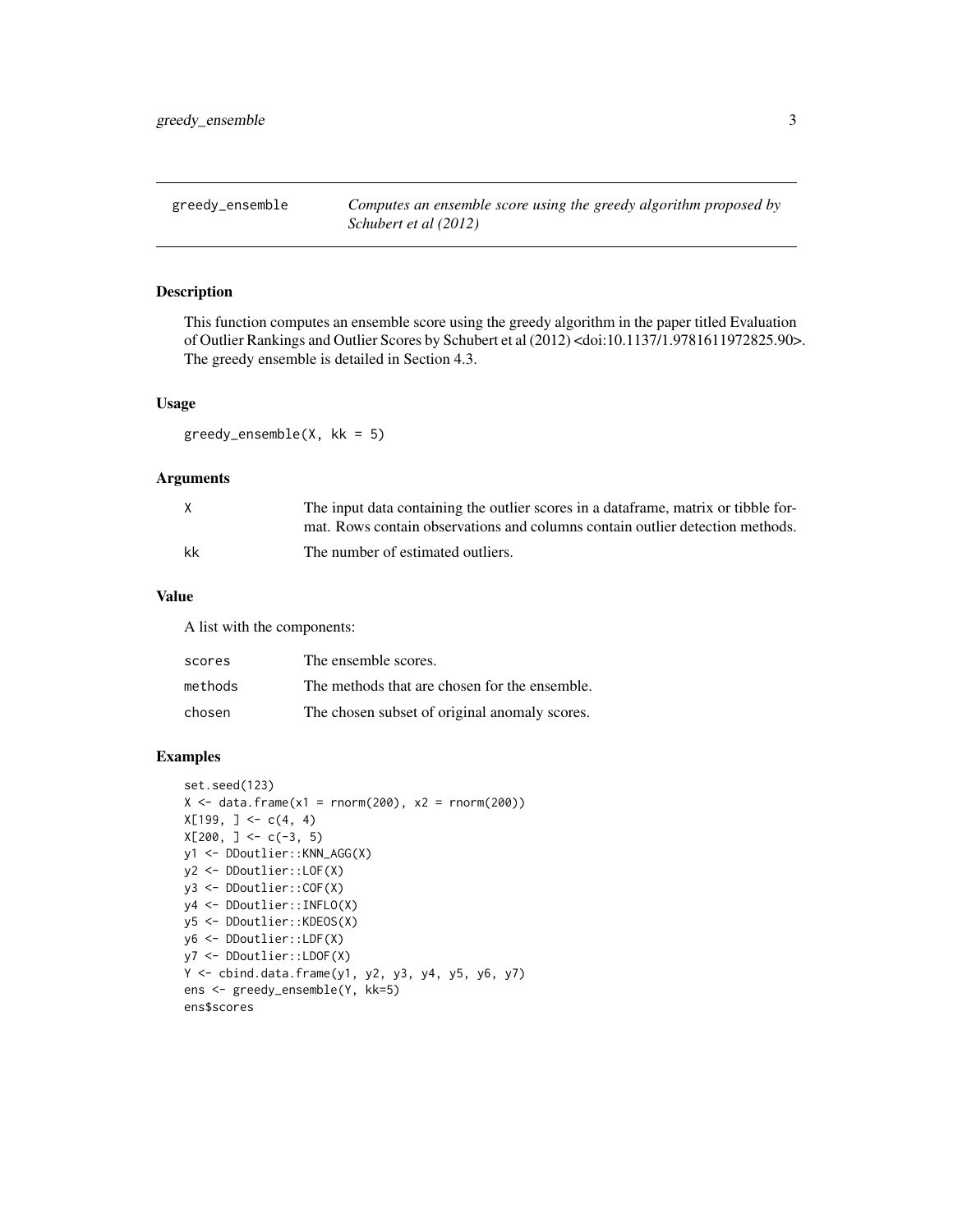<span id="page-3-0"></span>icwa\_ensemble *Computes an ensemble score using inverse cluster weighted averaging method by Chiang et al (2017)*

# Description

This function computes an ensemble score using inverse cluster weighted averaging in the paper titled A Study on Anomaly Detection Ensembles by Chiang et al (2017) <doi:10.1016/j.jal.2016.12.002>. The ensemble is detailed in Algorithm 2.

# Usage

```
icwa_ensemble(X)
```
# Arguments

X The input data containing the outlier scores in a dataframe, matrix or tibble format. Rows contain observations and columns contain outlier detection methods.

#### Value

The ensemble scores.

```
set.seed(123)
X \le - data.frame(x1 = rnorm(200), x2 = rnorm(200))
X[199, ] \leftarrow c(4, 4)X[200, ] \leq c(-3, 5)y1 <- DDoutlier::KNN_AGG(X)
y2 <- DDoutlier::LOF(X)
y3 <- DDoutlier::COF(X)
y4 <- DDoutlier::INFLO(X)
y5 <- DDoutlier::KDEOS(X)
y6 <- DDoutlier::LDF(X)
y7 <- DDoutlier::LDOF(X)
Y \le - cbind.data.frame(y1, y2, y3, y4, y5, y6, y7)
ens <- icwa_ensemble(Y)
ens
```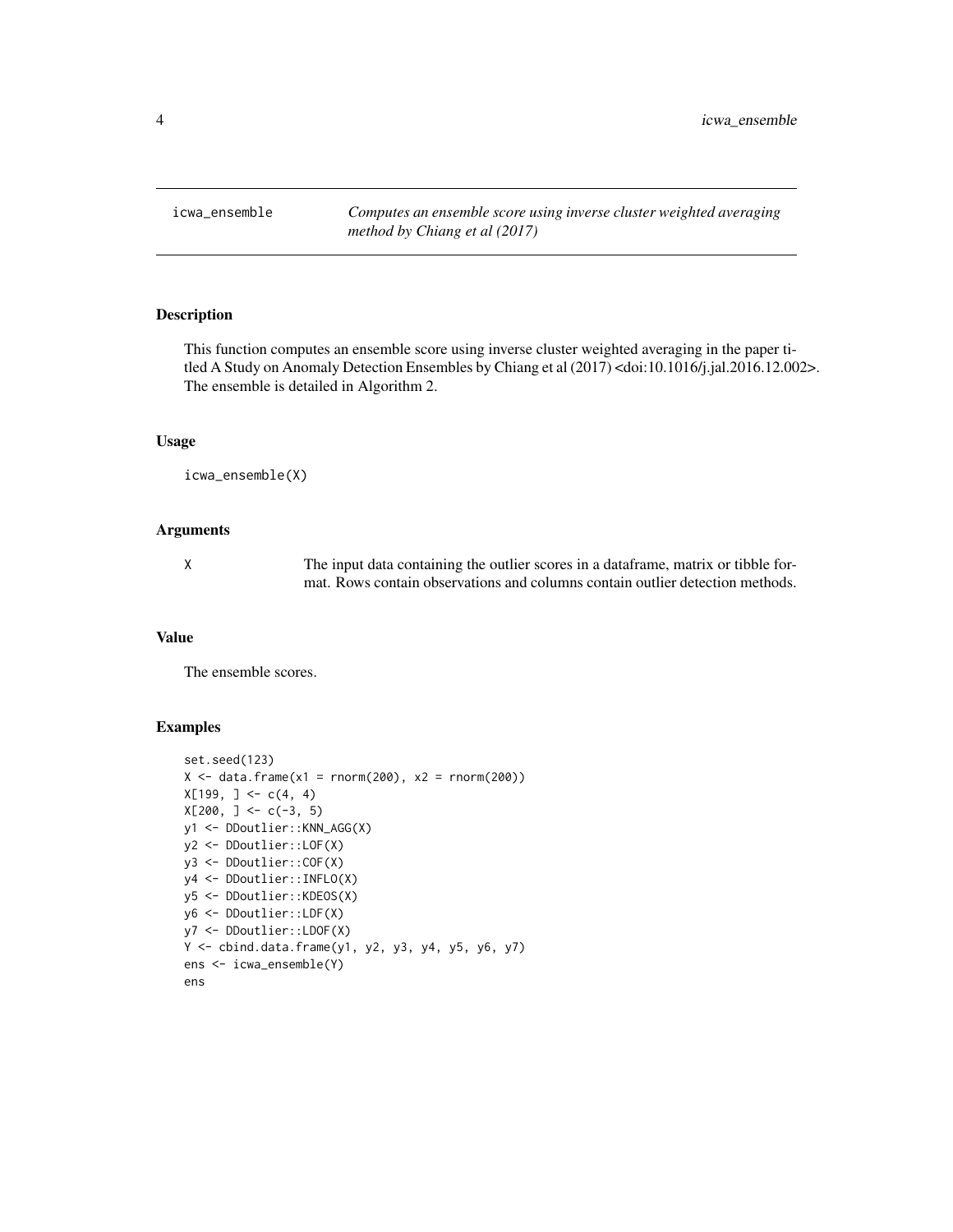<span id="page-4-0"></span>

#### Description

This function computes an ensemble score using Item Response Theory (IRT). This was proposed as an ensemble method for anomaly/outlier detection in Kandanaarachchi (2021) <doi:10.13140/RG.2.2.18355.96801>.

#### Usage

irt\_ensemble(X)

#### Arguments

X The input data containing the outlier scores in a dataframe, matrix or tibble format. Rows contain observations and columns contain outlier detection methods.

#### Details

For outlier detection, higher ensemble scores indicate higher levels of anomalousness. This ensemble uses IRT's latent trait to uncover the hidden ground truth, which is used as the ensemble score. It uses the R packages airt and EstCRM to fit the IRT models. It can also be used for other ensembling tasks.

#### Value

A list with the components:

| scores | The ensemble scores. |
|--------|----------------------|
| model  | The IRT model.       |

```
set.seed(123)
X \le - data.frame(x1 = rnorm(200), x2 = rnorm(200))
X[199, ] \leftarrow c(4, 4)X[200, ] \leq C(-3, 5)y1 <- DDoutlier::KNN_AGG(X)
y2 <- DDoutlier::LOF(X)
y3 <- DDoutlier::COF(X)
y4 <- DDoutlier::INFLO(X)
y5 <- DDoutlier::KDEOS(X)
y6 <- DDoutlier::LDF(X)
y7 <- DDoutlier::LDOF(X)
Y <- cbind.data.frame(y1, y2, y3, y4, y5, y6, y7)
ens <- irt_ensemble(Y)
ens$scores
```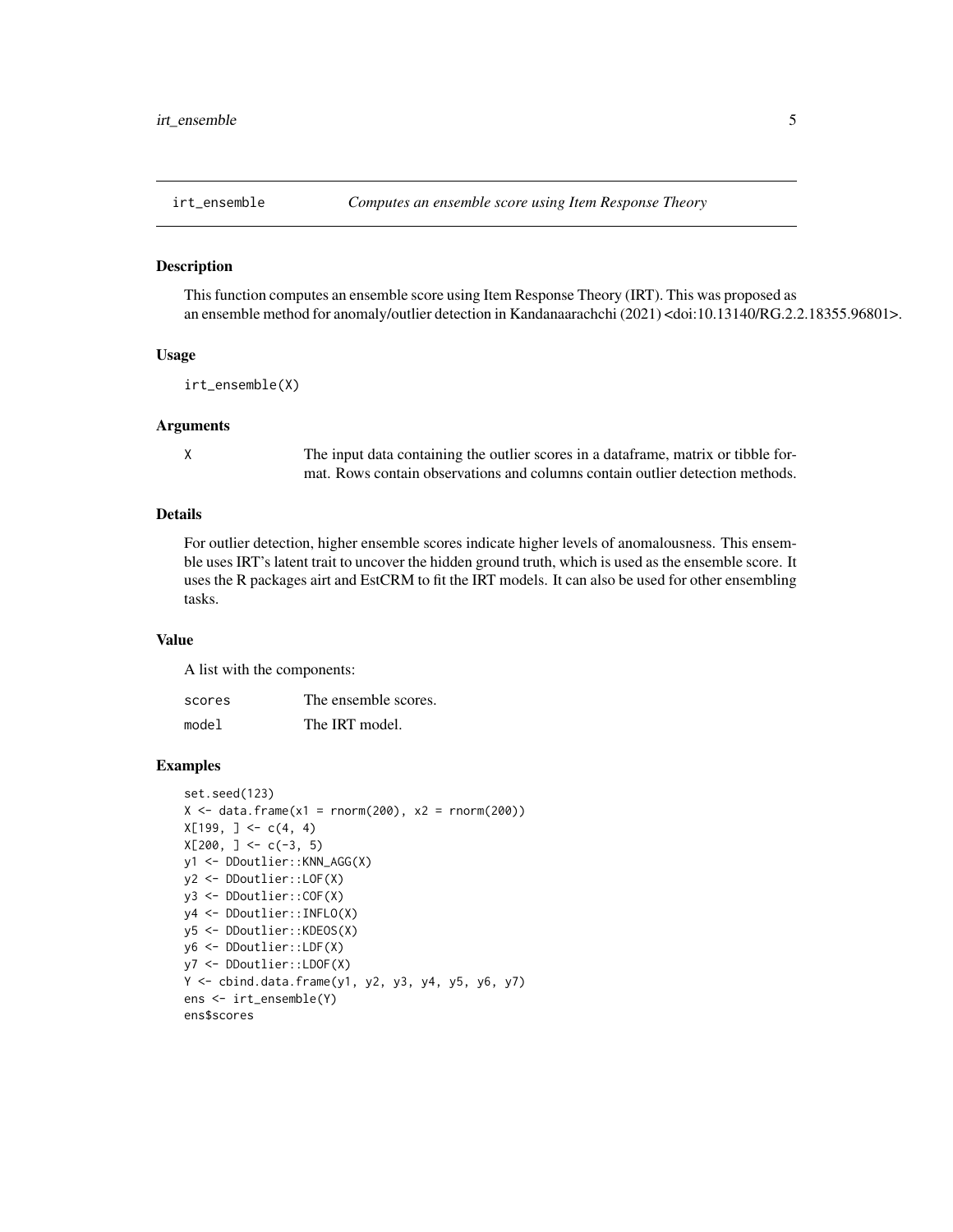<span id="page-5-0"></span>

# Description

This function computes an ensemble score using the maximum score for each observation as detailed in Aggarwal and Sathe (2015) <doi:10.1145/2830544.2830549>.

#### Usage

```
max_ensemble(X)
```
#### Arguments

X The input data containing the outlier scores in a dataframe, matrix or tibble format. Rows contain observations and columns contain outlier detection methods.

#### Value

The ensemble scores.

```
set.seed(123)
X \le - data.frame(x1 = rnorm(200), x2 = rnorm(200))
X[199, ] \leftarrow c(4, 4)X[200, ] \leftarrow c(-3, 5)y1 <- DDoutlier::KNN_AGG(X)
y2 <- DDoutlier::LOF(X)
y3 <- DDoutlier::COF(X)
y4 <- DDoutlier::INFLO(X)
y5 <- DDoutlier::KDEOS(X)
y6 <- DDoutlier::LDF(X)
y7 <- DDoutlier::LDOF(X)
Y <- cbind.data.frame(y1, y2, y3, y4, y5, y6, y7)
ens <- max_ensemble(Y)
ens
```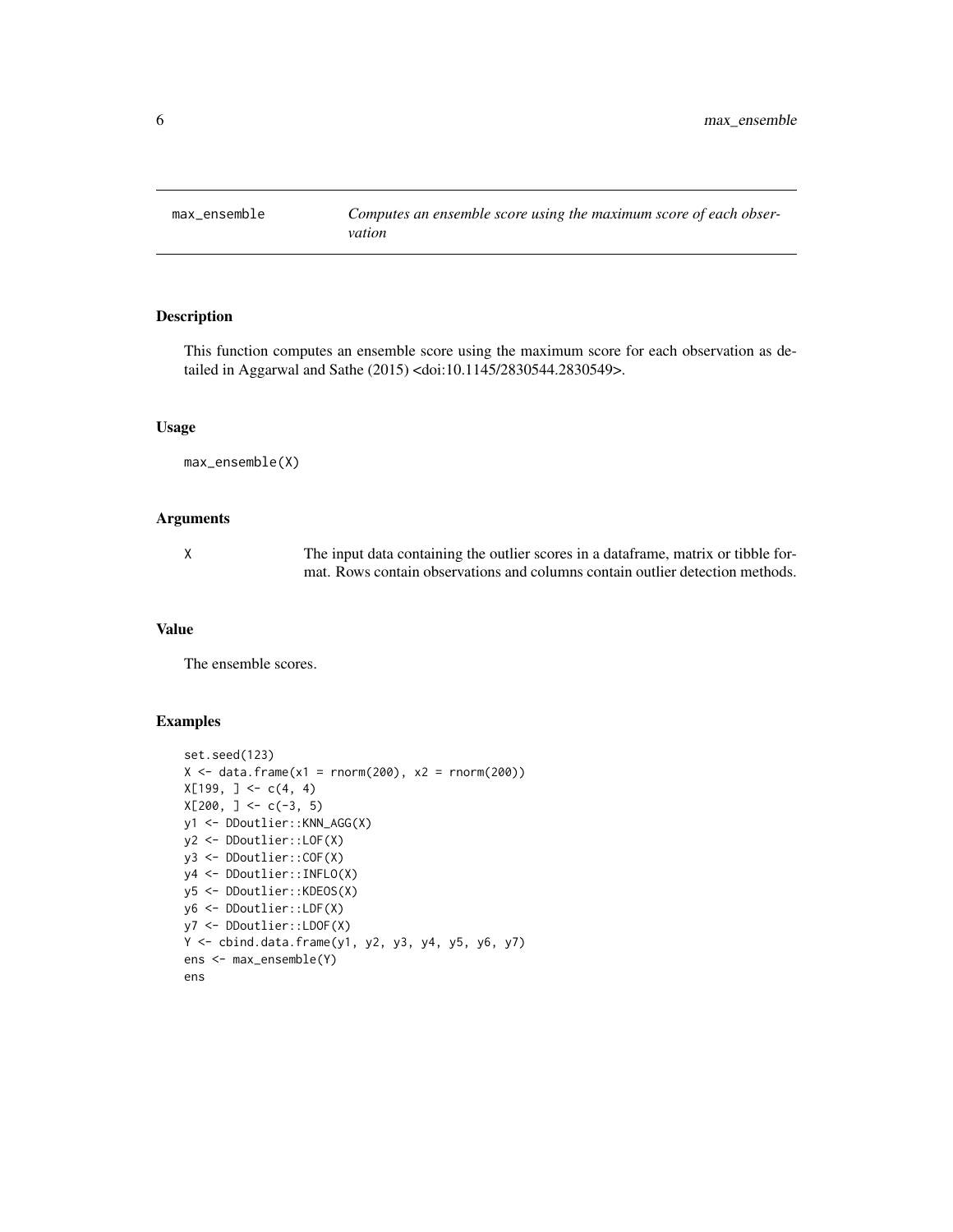<span id="page-6-0"></span>threshold\_ensemble *Computes an ensemble score by aggregating values above the mean*

#### Description

This function computes an ensemble score by aggregating values above the mean as detailed in Aggarwal and Sathe (2015) <doi:10.1145/2830544.2830549>.

#### Usage

```
threshold_ensemble(X)
```
# Arguments

X The input data containing the outlier scores in a dataframe, matrix or tibble format. Rows contain observations and columns contain outlier detection methods.

# Value

The ensemble scores.

```
set.seed(123)
X \le - data.frame(x1 = rnorm(200), x2 = rnorm(200))
X[199, ] \leftarrow c(4, 4)X[200, ] \leq C(-3, 5)y1 <- DDoutlier::KNN_AGG(X)
y2 <- DDoutlier::LOF(X)
y3 <- DDoutlier::COF(X)
y4 <- DDoutlier::INFLO(X)
y5 <- DDoutlier::KDEOS(X)
y6 <- DDoutlier::LDF(X)
y7 <- DDoutlier::LDOF(X)
Y <- cbind.data.frame(y1, y2, y3, y4, y5, y6, y7)
ens <- threshold_ensemble(Y)
ens
```